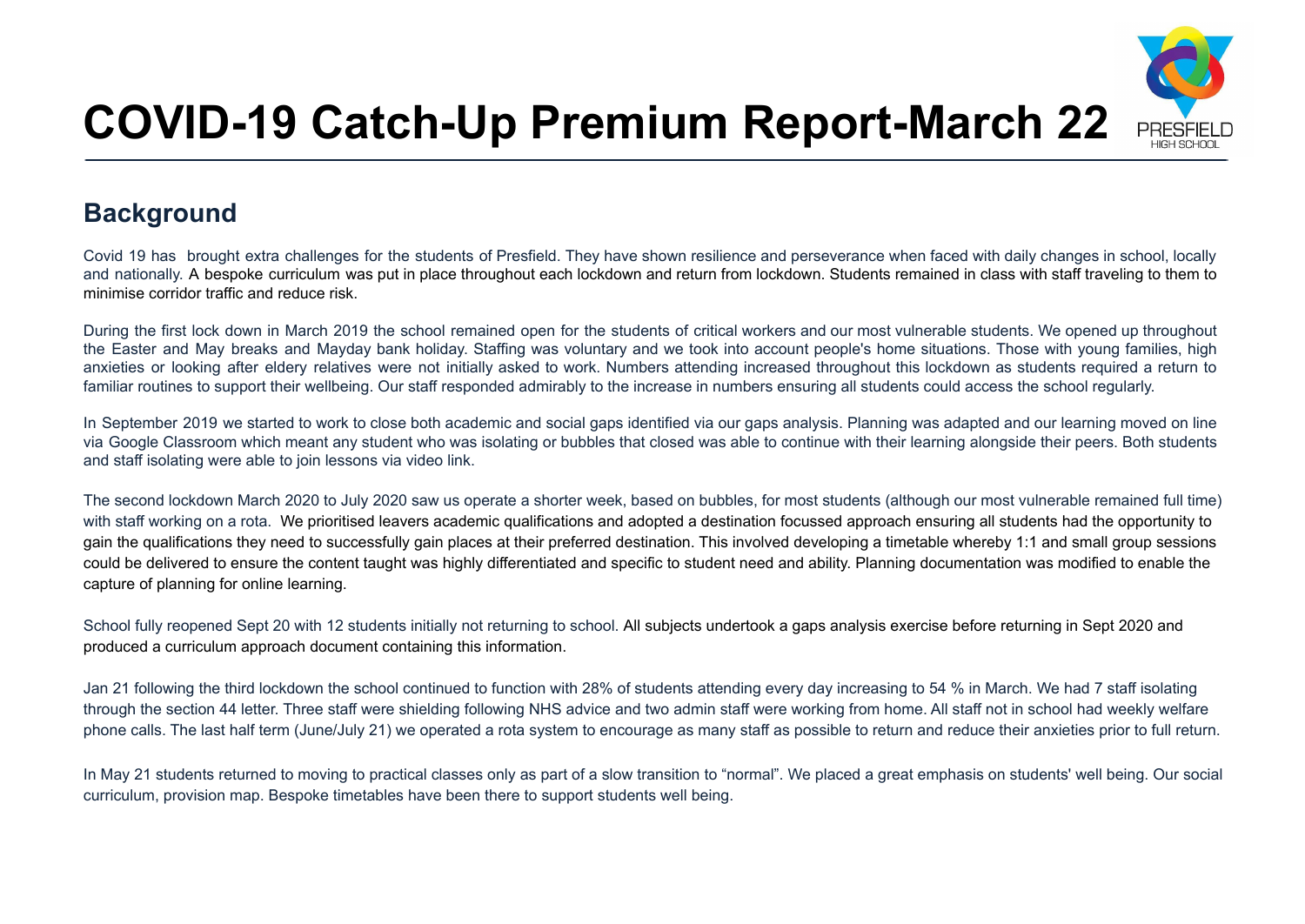Sept 21 all students and staff returned, planning was again adapted to enable students to access missed learning schemas. Year 9 (2021-2022) have been identified as a cohort who have yet to have an undisturbed year here at Presfield and are at a pivotal point in their education prior to entering KS4. With this in mind we devised an Understanding Self module for students based on Emotion Works to help them understand their diagnosis and how it impacts them.

A number of students are receiving academic and pastoral interventions to support the development of schemas that may have been missed during lockdown. The lifeskills curriculum has been adapted to ensure students are provided with the opportunity to develop cultural capital and character education through community experiences, discrete teaching and explicit social communication delivery.

Jan 22 24% of class based staff were absent due to covid. The school remained open to all students.

## **Statement of use of catch-up funding post pandemic SEN schools 2021- 2022**

| SUMMARY INFORMATION     |                       |                                          |        |
|-------------------------|-----------------------|------------------------------------------|--------|
| School                  | Presfield High School | Type of SEN                              | ASD    |
| Academic Year           | 2021-2022             | Total catch-up premium budget:           | £8,800 |
| Total number of pupils: | 120                   | All students have a diagnosis of Autism. |        |

### **Barriers to Attainment**

- Lack of resilience towards school expectations (staying on task, concentration, perseverance when things go wrong, resilience towards presenting behaviours of other students)
- Reduction in education stamina (staying in lessons, ability to write for prolonged periods, ability to regulate when things have not gone as expected including tolerance of others)
- Lack of self awareness about own diagnosis and how this impacts on daily life
- Lost self regulation skills (ease to frustration)
- Missed outside school life skill learning experiences and opportunities (impacting confidence, independence and self advocacy opportunities)
- Examination experience (Mocks are not real to a very literal student)
- Missed work and college placements helping to develop confidence and resilience
- **●** Lost social opportunities **(**Loss of work experience, Loss of interaction opportunities with both familiar and unfamiliar people)
- **●** Pressure on families leading to increased anxiety **(**Increase in DV, Family breakdown, Bereavement, Increased anxiety)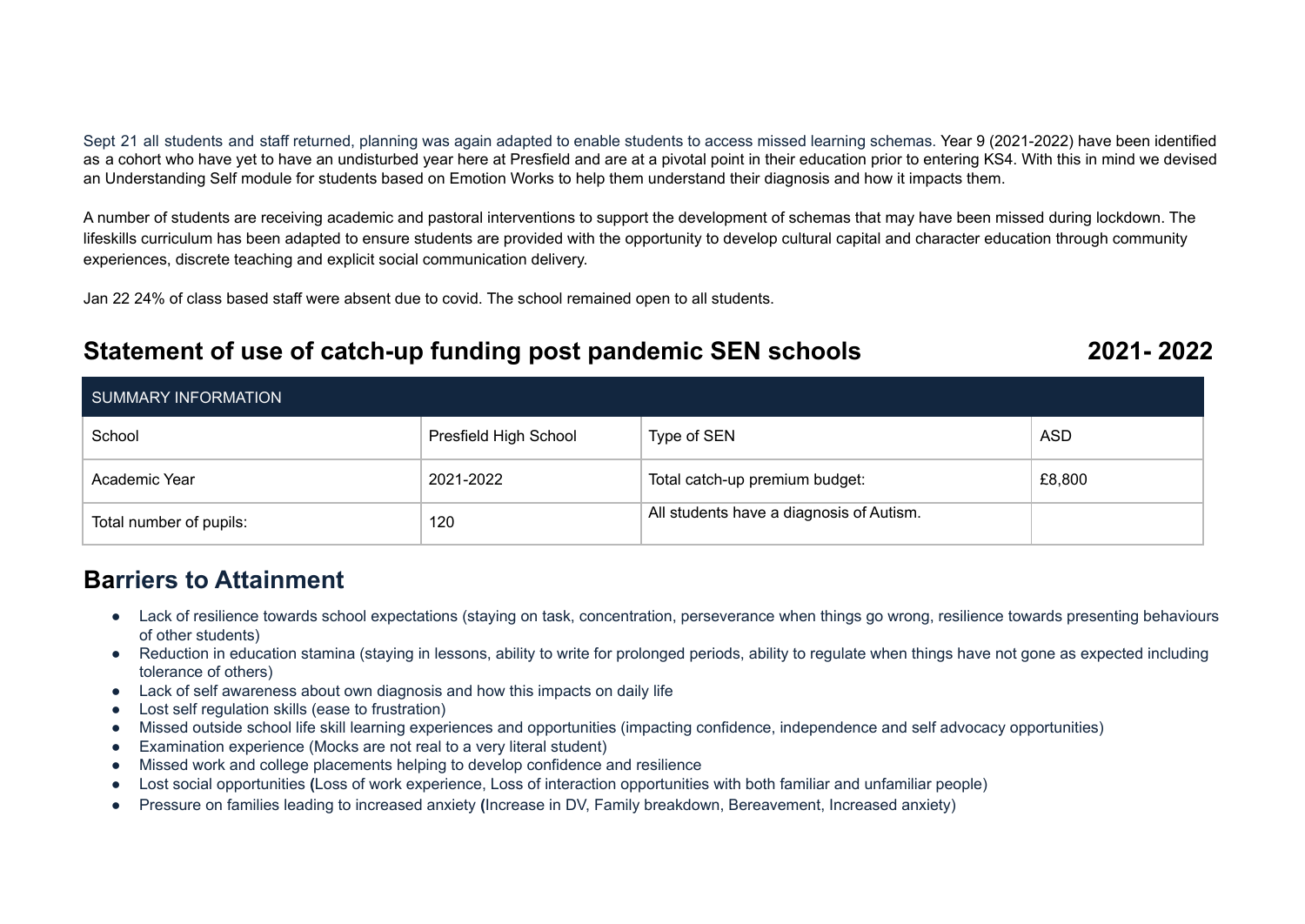● Lost academic learning (gaps in knowledge and understanding schemas)

Where we have stated 'ALL' we have identified the needs of individuals, through liaison with teaching staff and Senior Leaders. Interventions may be targeted, small groups or whole years, dependent on identified needs. These will be reassessed regularly.

#### In- School barriers:

| A | All: Lost social opportunities (Loss of work experience, Loss of interaction opportunities with both familiar and unfamiliar people, loss of wider<br>experiences providing students with an awareness of the world around them, this includes Social, Moral, Spiritual and Cultural Experiences and<br>knowledge of democracy and the rule of law.) |
|---|------------------------------------------------------------------------------------------------------------------------------------------------------------------------------------------------------------------------------------------------------------------------------------------------------------------------------------------------------|
| B | All: impact on mental health, resilience and education stamina affecting their ability to attend prolonged learning.                                                                                                                                                                                                                                 |
| С | All: increased anxieties around friendships, life/death, socialising, and school.                                                                                                                                                                                                                                                                    |
| D | All: loss of sense of self and identity within and without the school community                                                                                                                                                                                                                                                                      |
| E | Sixth Form: missed opportunities in work experience and community cohesion.                                                                                                                                                                                                                                                                          |

#### ADDITIONAL BARRIERS

#### External barriers:

F Increased parental stresses, leading to increased anxieties.

## **Outcomes expected with Success Criteria**

| (1) Pupils make good progress, as defined by tutors or subject coordinators, in<br>their EHCP outcomes. Tutors monitor the progress; pupil and parent response to<br>progress; leadership team to monitor and target support as needed; gather<br>parent/pupil views on EHCP progress and reviews. | Increased parental stresses, leading to increased anxieties. |
|----------------------------------------------------------------------------------------------------------------------------------------------------------------------------------------------------------------------------------------------------------------------------------------------------|--------------------------------------------------------------|
|----------------------------------------------------------------------------------------------------------------------------------------------------------------------------------------------------------------------------------------------------------------------------------------------------|--------------------------------------------------------------|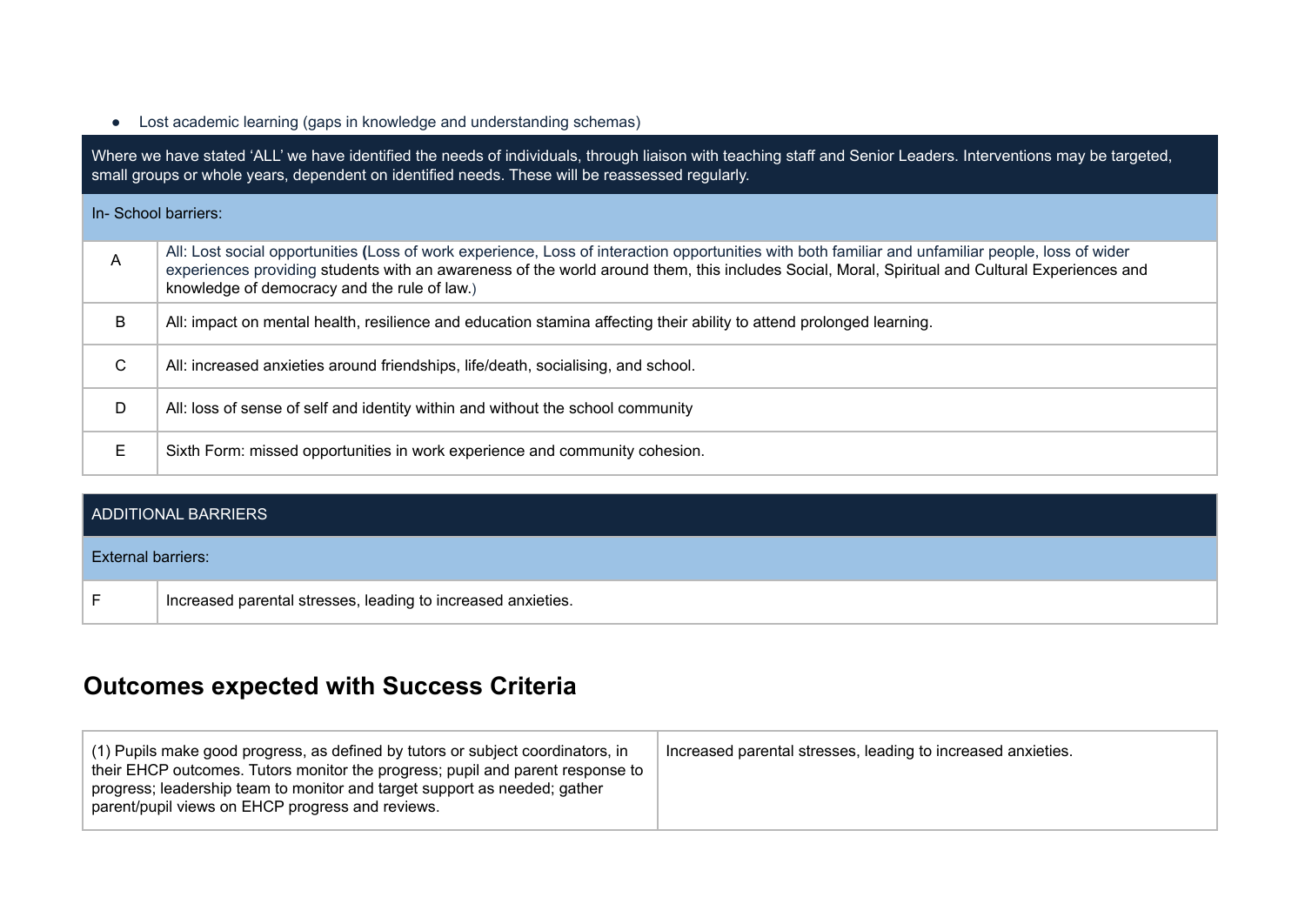| (2) To participate and cooperate in lessons throughout the day, making good                                                                                                                                                                                                        | Comparative incidents to same time last year (see Arbor data); noticeable  |
|------------------------------------------------------------------------------------------------------------------------------------------------------------------------------------------------------------------------------------------------------------------------------------|----------------------------------------------------------------------------|
| learning progress. Monitored and analysed through senior leadership team                                                                                                                                                                                                           | reduction in incidents as term progresses. Good progress in subjects areas |
| presence; teacher discussions and Arbor data.                                                                                                                                                                                                                                      | $(80%+)$ .                                                                 |
| (3) To attain expected external accreditations, as predicted from their term 4<br>attainments. Evidenced externally through exam results. Data lead to ensure that<br>phase leads and subject coordinators are alerted early to lagged attainment, and<br>support in place swiftly | Data will show pupils' expected exam results are achieved.                 |

Here at Presfield High School we have always put your child at the center of all we do. We cannot ignore the fact that every child's experience of the Pandemic will have been different, however there is a common thread for all; loss of routine, structure, freedom, friendships and opportunity. These losses can trigger anxiety in our children, and we know that an anxious child is not in a place to learn effectively. Therefore we have designed a Recovery Curriculum that encompasses Professor Barry Carpenters 5 Levers:

**Relationships** – we can't expect our students to return joyfully, and many of the relationships that were thriving, may need to be invested in and restored. We need to plan for this to happen, not assume that it will. Our lifeskills curriculum and social communication curriculum will afford explicit opportunities to enable this to happen; however staff are highly skilled at providing discrete opportunities for this to occur.

**Community** – we understand that most of your child's learning has taken place at home; we will listen to what has happened in this time, understand the needs of our community and engage them in the transitioning of learning back into school.

**Transparent Curriculum** – all of our students will feel like they have lost time in learning and we must show them how we are addressing these gaps, consulting and co-constructing with our students to heal this sense of loss.

Metacognition – in different environments, students will have been learning in different ways. It is vital that we make the skills for learning in a school environment explicit to our students to reskill and rebuild their confidence as learners.

**Space – to be, to rediscover self, and to find their voice on learning in this issue**. It is only natural that we all work at an incredible pace to make sure this group of learners are not disadvantaged against their peers, providing opportunity and exploration alongside the intensity of our expectations.

What does all this mean?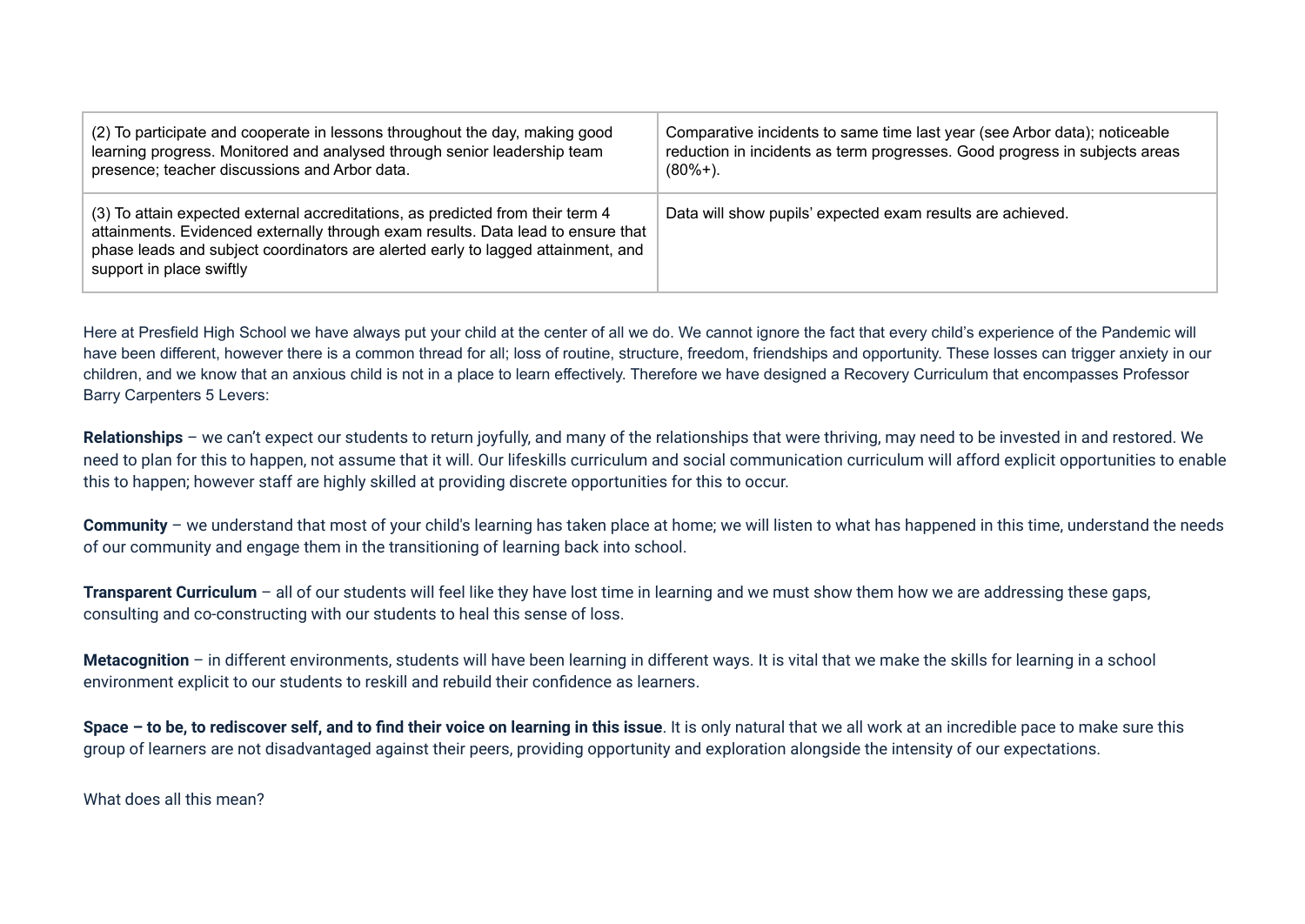- Staff have conducted an intense gap analysis and modified their curriculum to support gaps in knowledge (Stage 1)
- Staff will not try to "catch up" missed learning in the first half term back. It is recognised that this learning needs to be intrinsic in all they teach and block plans have been adapted to support this cross-curricular (Stage 2)
- The curriculum will be flexible and responsive to our students needs and we will develop an intervention plan (Stage 3)
- The academic and pastoral intervention teams will work closely with students to help support and track academic, social and behavioural progress (Stage 4)
- Prompting and supporting the self regulation of all our learners
- Maintaining our dynamic and highly effective pupil voice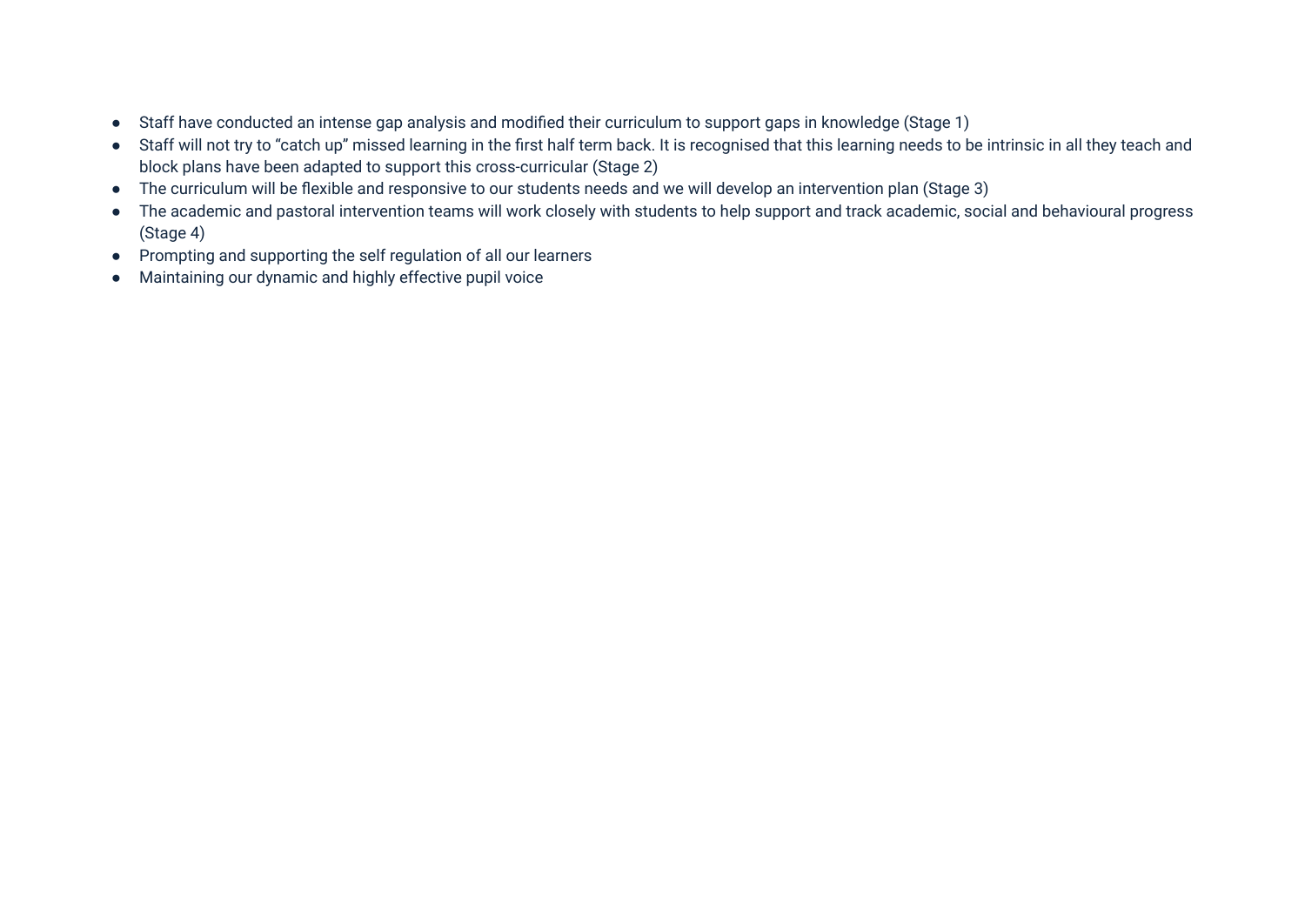# **Planned Expenditure(2021-22)**

The headings below enable schools to demonstrate how they are using the catch up funds to reduce the gaps in pupil learning, emotional and social well-being, and communication skills due to the 2020- 2021 pandemic.

| Action                                                | Chosen<br>action/approach                                                                                                                                                                                                                                                                                                                                                               | What's the evidence and<br>rationale for this choice?                                                                                                                           | How will you make sure it's<br>implemented well?                                                                                                         | Staff lead | When will<br>you review<br>this?  |
|-------------------------------------------------------|-----------------------------------------------------------------------------------------------------------------------------------------------------------------------------------------------------------------------------------------------------------------------------------------------------------------------------------------------------------------------------------------|---------------------------------------------------------------------------------------------------------------------------------------------------------------------------------|----------------------------------------------------------------------------------------------------------------------------------------------------------|------------|-----------------------------------|
| To attend school full<br>time as soon as<br>possible. | More robust<br>attendance policy and<br>procedures.<br><b>DSL/Deputy DSL</b><br>assigned to families<br>to support pupils back<br>into school.<br>Increased bespoke<br>intervention sessions<br>in place to support<br>students who are<br>disengaged from<br>learning.<br>Transport for<br>disengaged students<br>who have an<br>increased anxiety<br>surrounding shared<br>transport. | Increased attendance will lead to<br>increased opportunities for learning;<br>improved friendships; build self-<br>esteem; and develop sense of<br>identity in their community. | Monitor attendance and react quickly<br>to implementing support, taking into<br>account individual needs and<br>anxieties.<br>DSL to monitor attendance. | <b>CSM</b> | March 2022<br>(at FGB<br>Meeting) |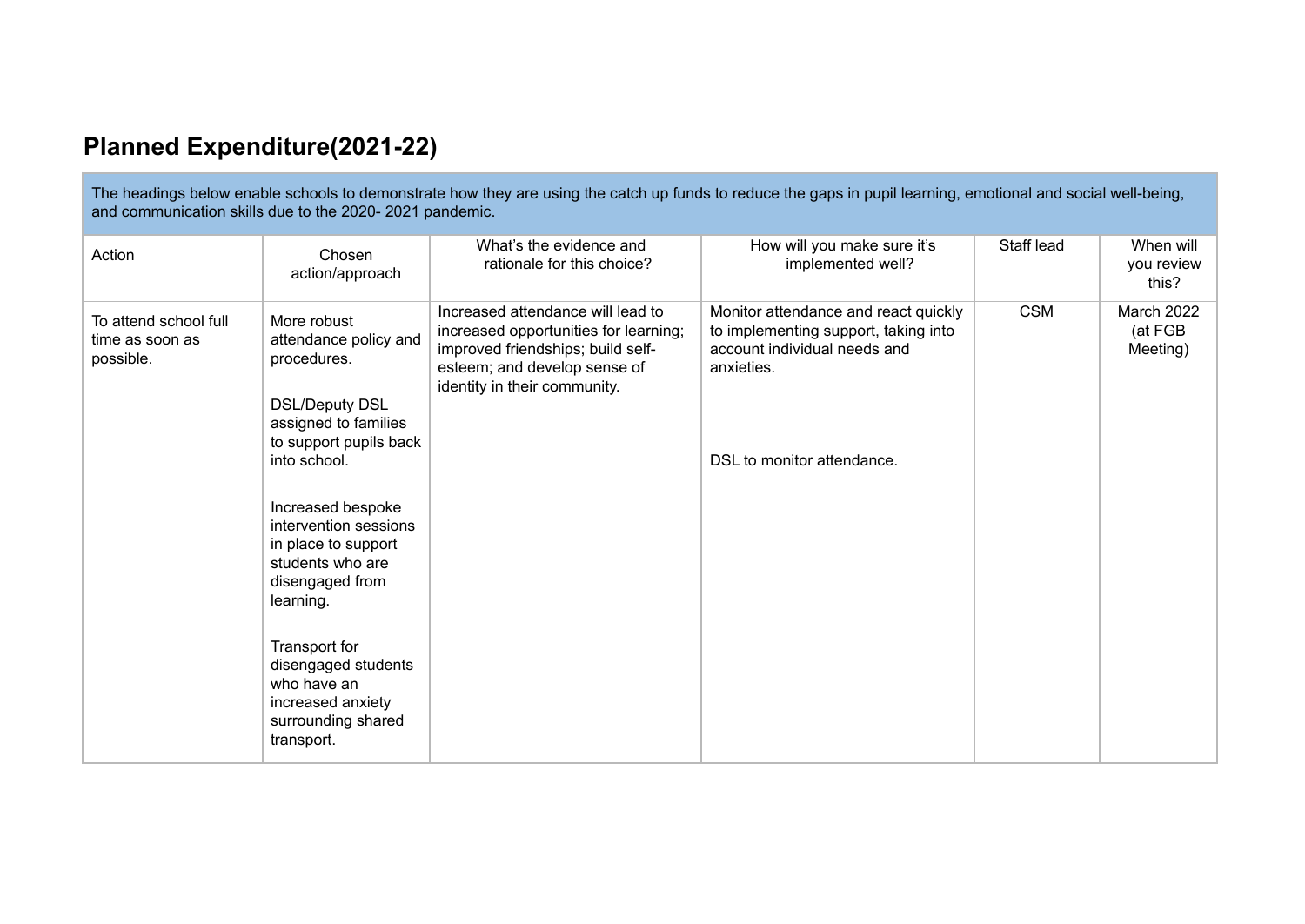| To participate and<br>cooperate in lessons<br>throughout the day,<br>making good learning<br>progress (Specific<br>focus on Year 7<br>students). | Assigning of<br>additional TA support<br>in the Year 7 cohort to<br>support behaviour<br>and lost learning from<br><b>Primary School</b>                        | Current Year 7 cohort lost significant<br>learning during Year 6 at primary<br>schools. Extra TA support will help<br>students catch up and ease<br>transition into Year 7 at High School.                                                                                                                                                                                                                     | Monitor behaviour/attainment of the<br>Year 7/9/11 cohort.<br>Data analysis in pupil reports | TF/SSu    | March 2022<br>(at FGB<br>Meeting) |
|--------------------------------------------------------------------------------------------------------------------------------------------------|-----------------------------------------------------------------------------------------------------------------------------------------------------------------|----------------------------------------------------------------------------------------------------------------------------------------------------------------------------------------------------------------------------------------------------------------------------------------------------------------------------------------------------------------------------------------------------------------|----------------------------------------------------------------------------------------------|-----------|-----------------------------------|
|                                                                                                                                                  | Additional part time<br>TA across Year 11 to<br>support re<br>engagement in the<br>exam process after<br>the disbandment of<br>exams for the last two<br>years. | Year 11 have had a interrupted start<br>to KS4 and the expectations of<br>exams. They have not had the<br>exams process modeled for them by<br>previous cohorts. Extra TA to support<br>part time, in key lessons, to ensure<br>students are aware of the<br>expectations of exams.                                                                                                                            | Ability to self regulate and advocate<br>for themselves.                                     |           |                                   |
|                                                                                                                                                  | Delivery of ASC<br>specific intervention<br>for Year 9 students<br>who have not yet had<br>a full academic year<br>in our specialist<br>provision.              | Year 9 are in a transitional year and<br>have not yet had consistent ASC<br>specific teaching and input. It has<br>been identified they have a<br>significantly under developed sense<br>of their diagnosis and how to self<br>regulate. An analysis of available<br>support packages took place and<br>Emotion Works was identified as an<br>appropriate package to support our<br>students' social progress. |                                                                                              |           |                                   |
| Pupils make good<br>progress in Maths and<br>reach their expected<br>targets                                                                     | Maths Teacher<br>employed to provide<br>targeted Maths<br>interventions                                                                                         | Teachers have identified pupils who<br>would benefit from extra support<br>following lost learning during school<br>closures and the pandemic.                                                                                                                                                                                                                                                                 | Data analysis three times yearly.                                                            | <b>OB</b> | March 2022<br>(at FGB<br>Meeting) |
| Support/training for<br>families following                                                                                                       | Assigning of a Parent<br>Support Advisor who                                                                                                                    | Identified as an external barrier for<br>pupil progress following COVID.                                                                                                                                                                                                                                                                                                                                       | Feedback from parents/feedback<br>from Annual Reviews for student<br><b>EHCPs</b>            | KG        | March 2022<br>(at FGB<br>Meeting) |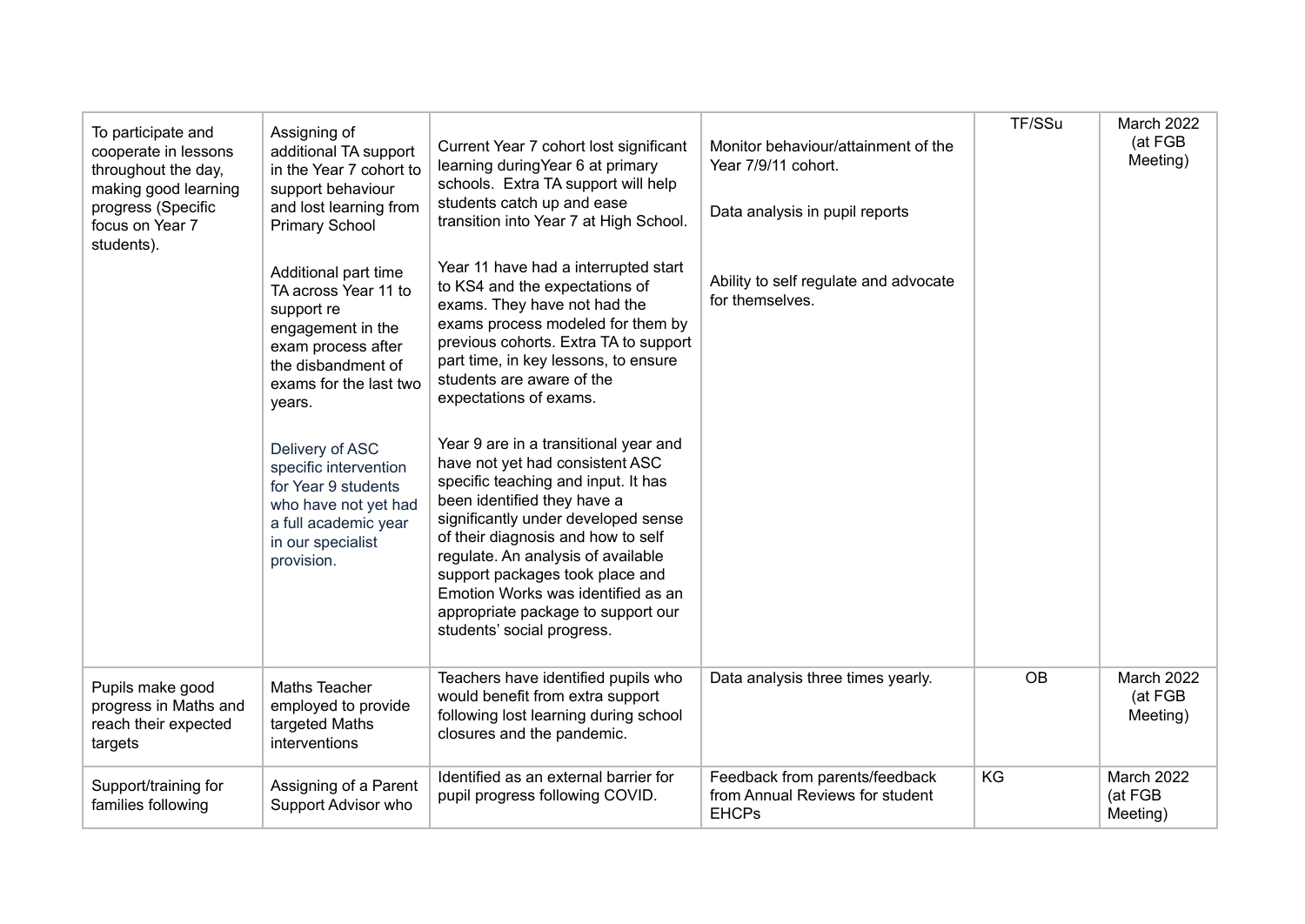| increased anxieties<br>following the pandemic                                                                                                                                          | provides training to<br>families.                                                      | Parental stresses, leading to<br>increased anxieties in the home and<br>for the students.                                                    | OT to work with students and<br>families                                                                                               |         |                                   |
|----------------------------------------------------------------------------------------------------------------------------------------------------------------------------------------|----------------------------------------------------------------------------------------|----------------------------------------------------------------------------------------------------------------------------------------------|----------------------------------------------------------------------------------------------------------------------------------------|---------|-----------------------------------|
|                                                                                                                                                                                        | School Councillor<br>made available for<br>parents of our pupils                       | Supporting families will help alleviate<br>anxieties and support our pupils.                                                                 |                                                                                                                                        |         |                                   |
| Pupils make good<br>progress across all<br><b>GCSE</b> subjects                                                                                                                        | Purchase of GCSE<br>Pod Online Learning<br>Portal                                      | Used as a tool to support lost<br>learning during the pandemic.<br>GCSE Pod provides an additional<br>online learning portal for our pupils. | Data analysis three times<br>yearly/student attainment at GCSE.                                                                        | JMc/LMc | March 2022<br>(at FGB<br>Meeting) |
| Support the social<br>progress of students<br>who have significantly<br>lost specific social<br>communication input<br>and have limited time<br>for input left at<br>Presfield (KS4&5) | Problem solving<br>activity to promote<br>team work, resilience<br>and self advocation | Escape room activity for KS4 and 5                                                                                                           | Successful performance at<br>interviews and transition to other<br>settings.<br>Good social progress data captured<br>on show progress | JMc/LMc | March 28th<br>2022                |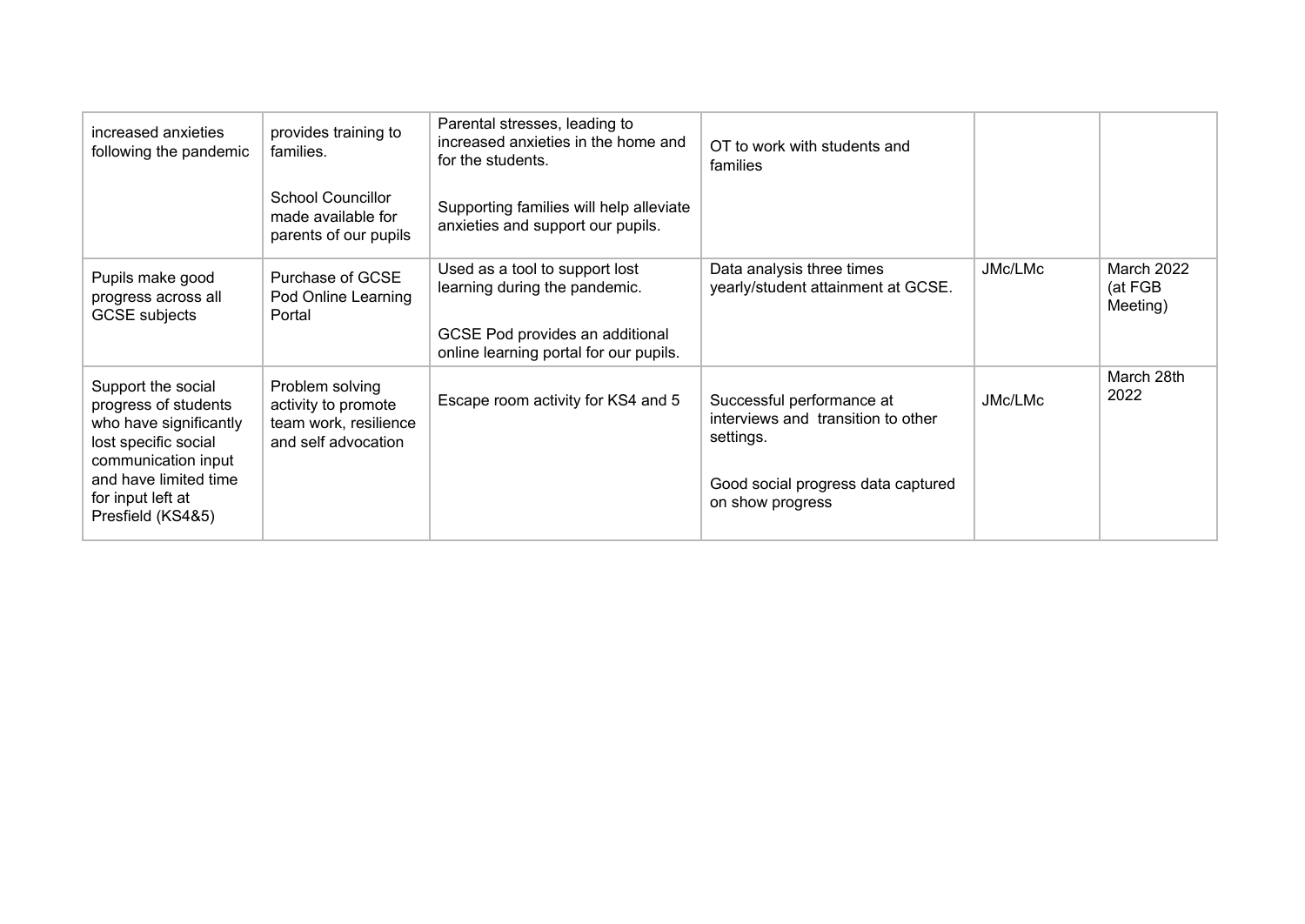# **Review of Expenditure**

| <b>Desired Outcome</b>                                                                                                              | <b>Chosen action/approach</b>                                                                                            | <b>Estimated impact:</b><br>Did you meet the success criteria?<br>Include impact on students                                                                                                                           | Cost                                                                                                                                                  |
|-------------------------------------------------------------------------------------------------------------------------------------|--------------------------------------------------------------------------------------------------------------------------|------------------------------------------------------------------------------------------------------------------------------------------------------------------------------------------------------------------------|-------------------------------------------------------------------------------------------------------------------------------------------------------|
|                                                                                                                                     | More robust attendance policy and<br>procedures.                                                                         | Attendance policy in place and ratified by Govs<br>Link with LA attendance officer to support families                                                                                                                 |                                                                                                                                                       |
|                                                                                                                                     | DSL/Deputy DSL assigned to families<br>to support pupils back into school.                                               | DSL to monitor attendance.                                                                                                                                                                                             |                                                                                                                                                       |
| Yearly average attendance over 90%                                                                                                  | School dogs used more frequently and<br>out of the school setting                                                        | 18/3/22 93.3% attendance<br>Current year attendance 89.4%<br>84 students have lost school days due to covid<br>since Sept 21, this equates to 3.5%                                                                     | <b>SLT Time</b>                                                                                                                                       |
|                                                                                                                                     | School car and minibus used to<br>supplement transport and ensure<br>barriers to attend created by Covid are<br>overcome | 0.4% attendance has been due to holidays taken<br>during the school term and 0.9% due to medical<br>appointments'<br>When transport stopped due to covid we ran our<br>buses to pick up students to ensure attendance. | £500                                                                                                                                                  |
|                                                                                                                                     | End of year attendance rewards to act<br>as motivator                                                                    | We pick up students from home when they miss<br>their transport or while transport issues are being<br>resolved                                                                                                        |                                                                                                                                                       |
| To participate and cooperate in<br>lessons throughout the day, making<br>good learning progress (with focus<br>on Year 7 students). | Assigning of additional TA support in<br>the Year 7 cohort to support behaviour<br>and lost learning from Primary School | Additional TA in place in year7                                                                                                                                                                                        | £4,000 funding towards<br>additional Year 7 TAs to<br>support students (these<br>have also been used to<br>support other pupils<br>across the school) |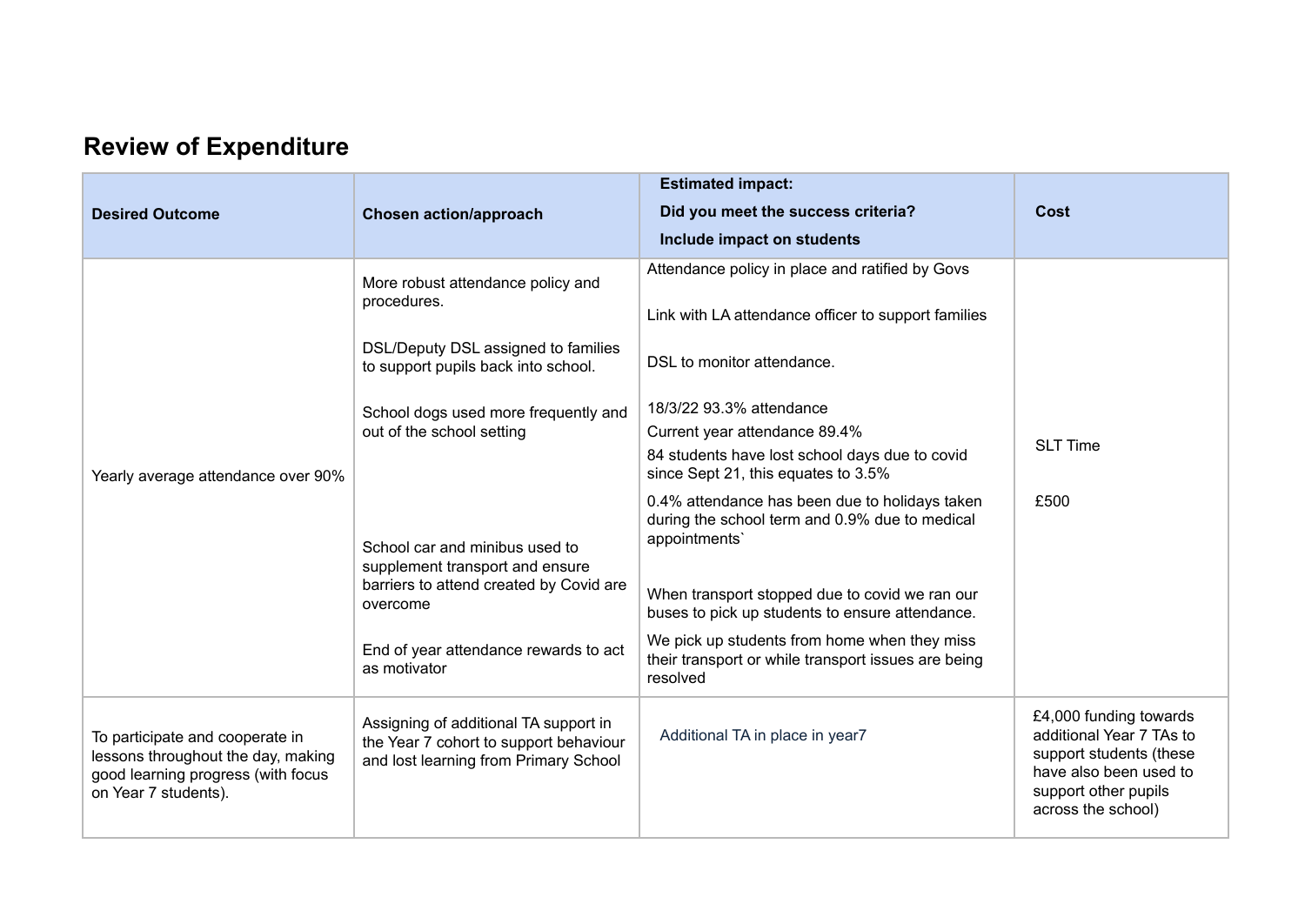|                                                                                          | <b>Purchase of Emotion Works</b><br>programme                                                                                               | The extent of the impact of the Emotion Works<br>programme is difficult to gauge as the work with<br>students is ongoing. The students have shown a<br>greater understanding of the factors that affect<br>positive and negative triggers in their school and<br>home life throughout the sessions. The broader<br>impact will be seen in the future and once the<br>course is complete.                                                                                                                                                   | £750                                                                                    |
|------------------------------------------------------------------------------------------|---------------------------------------------------------------------------------------------------------------------------------------------|--------------------------------------------------------------------------------------------------------------------------------------------------------------------------------------------------------------------------------------------------------------------------------------------------------------------------------------------------------------------------------------------------------------------------------------------------------------------------------------------------------------------------------------------|-----------------------------------------------------------------------------------------|
| Pupils make good progress in Maths<br>and reach their expected targets                   | Maths Teacher employed to provide<br>targeted Maths interventions                                                                           | Interventions have been hampered as the<br>intervention teacher has taken over maths teaching<br>due to a staff member leaving.<br>Subject specialist TA has supported student 1:1<br>DC <sub>2</sub><br>Yr 7 47% on or above target<br>Yr 8 24% on or above target<br>Yr 9 56% on or above target<br>Yr 10 57% on or above target<br>Yr 11 50% on or above target                                                                                                                                                                         | £2,300 funding towards<br>employment of Maths<br>Teacher for intervention<br>work       |
| Support/training for families following<br>increased anxieties following the<br>pandemic | Assigning of a Parent Support Advisor<br>who provides training to families.<br>School Councilor made available for<br>parents of our pupils | PSA has worked with 30 families including<br>Medication: Regular contact with parents, Ormskirk<br>Hospital, and Alder Hey ADHD Team and Alder Hey<br>Specialist Asthma Nurse, liaising with pharmacy /<br>doctor when medication needs ordered or is out of<br>date.<br>Regular contact with parents to support at<br>home: financial advice / benefit advice / housing /<br>hygiene / transport / referrals / healthy lifestyle /<br>mental health wellbeing / diet / social worker /<br>medication / anxiety / transition / transport / | £150 for Parent Support<br>Advisor to deliver Coffee<br>Mornings/training to<br>Parents |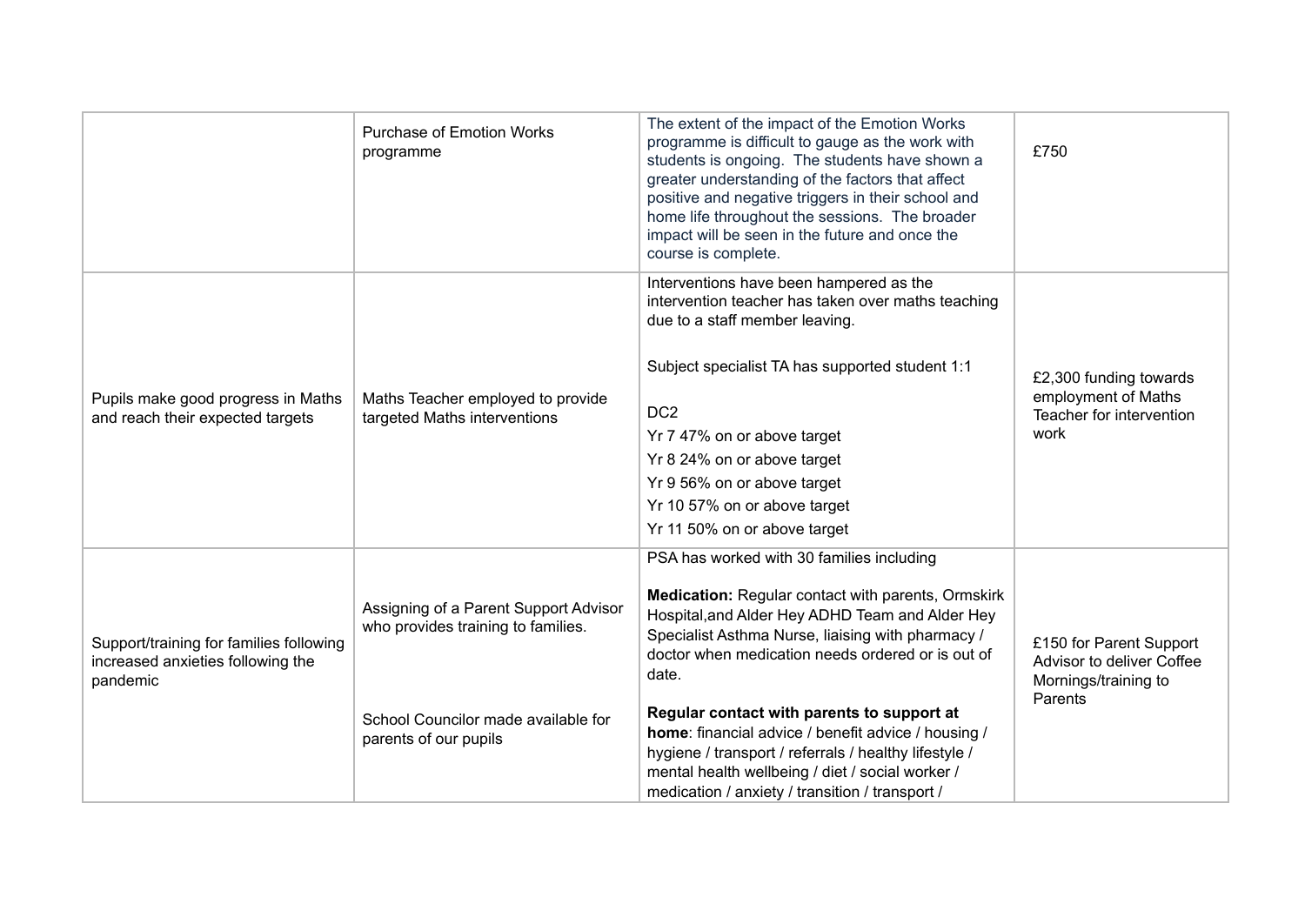|                                               |                                                  | Immunisation / Respite.                                                                                                                                                                                                                                                                                                                                                                                                                                                                                                                                                                                               |      |
|-----------------------------------------------|--------------------------------------------------|-----------------------------------------------------------------------------------------------------------------------------------------------------------------------------------------------------------------------------------------------------------------------------------------------------------------------------------------------------------------------------------------------------------------------------------------------------------------------------------------------------------------------------------------------------------------------------------------------------------------------|------|
|                                               |                                                  | Agencies / Services used: Housing Options,<br>Benefits, Welfare Rights, One Stop Shop, Financial<br>Review, Property Pool, Rent Arrears, Food bank,<br>Social Worker, Transport, Salvation Army support,<br>Family Fund, DLA, ELAS, Travel pass, Sefton<br>Carers, Aiming High, Emmaus, SWACA, OVH,<br>Sanctuary Housing, Early Help, CAMHS, Buddy Up,<br>Sefton Parent Carer Forum, Interpreter, Big Help<br>Project, Direct Payments, Universal Credit,<br>Springbrook, Southport College, Sefton County<br>Council, Lancashire County Council and West<br>Lancashire County Council.                               |      |
|                                               |                                                  | Presfied Coffee Mornings: Coffee mornings are<br>held every other month. Topics covered SALT /<br>Macmillan Coffee Morning, e.Safety, Health<br>Promotion Officer Sefton Sexual Health Service.,<br>ADD vanced Solutions (They offer support to parents<br>through their community based groups,<br>programmes & opportunities that raise awareness,<br>develop skills, share learning experiences and build<br>confidence, support children, young people and<br>families living with neurodevelopmental conditions,<br>learning difficulties and associated mental health<br>needs.)<br>Home visits to new students |      |
|                                               |                                                  | OT has supported 10 students and 6 families<br>with anxiety some of which were linked directly<br>to Covid                                                                                                                                                                                                                                                                                                                                                                                                                                                                                                            |      |
| Pupils make good progress in GCSE<br>subjects | Purchase of GCSE Pod Online<br>learning platform | The school subscribed to GCSE Pod in January<br>2021 to support learning whether in school or<br>working from home due to the pandemic.                                                                                                                                                                                                                                                                                                                                                                                                                                                                               | £660 |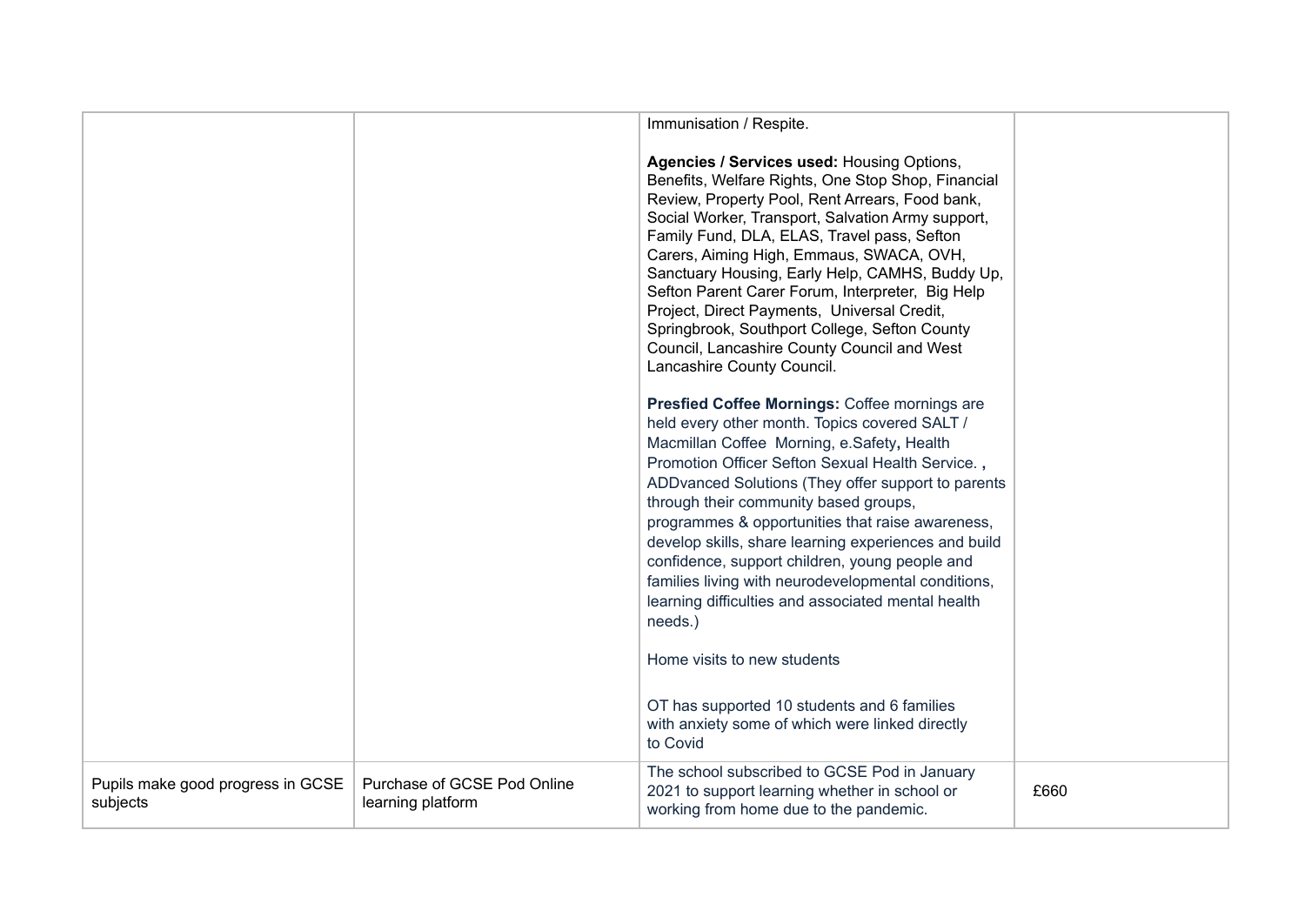|                                                                                                                                             |                                    | A wide variety of subjects are using POD, with the<br>greatest usage appearing for Creative iMedia (826)<br>total streams and downloads). Food Preparation<br>and Nutrition and English Language (Full Course)<br>were also heavily used during this period, with a<br>usage of 328 and 311 respectively                                                           |      |
|---------------------------------------------------------------------------------------------------------------------------------------------|------------------------------------|--------------------------------------------------------------------------------------------------------------------------------------------------------------------------------------------------------------------------------------------------------------------------------------------------------------------------------------------------------------------|------|
|                                                                                                                                             |                                    | GCSEPod usage has been increasing over the<br>whole period examined peaking in March-(Figure 3).                                                                                                                                                                                                                                                                   |      |
|                                                                                                                                             |                                    | Top Student Users - The top performing student<br>(Figure 4), accessed an outstanding-613 pods, with<br>second highest usage of 339. The 20 highest users<br>(ranging from 36-613 streams and downloads) used<br>GCSEPod very efficiently during this period.                                                                                                      |      |
|                                                                                                                                             |                                    | 83% of total usage is in school and out of school<br>usage was 17%.                                                                                                                                                                                                                                                                                                |      |
|                                                                                                                                             |                                    | Students participated in a North West GCSE Pod<br>league between November 2021 and February<br>2022 where they finished first, winning £150 in<br>Amazon vouchers shared between the top 10<br>'podders'. They are now competing in the<br>'heavyweight' league between March and June<br>2022 with schools across the world and are<br>currently in second place! |      |
|                                                                                                                                             |                                    | Analysis of the 2020-2021 GCSE results showed<br>that those students who were frequently<br>accessing GCSEPod performed better in their<br>exams.                                                                                                                                                                                                                  |      |
| Support the social progress of                                                                                                              |                                    | The escape room will be taking place on 28th<br>March 2022.                                                                                                                                                                                                                                                                                                        |      |
| students who have significantly lost<br>specific social communication input<br>and have limited time for input left at<br>Presfield (KS4&5) | Escape room activity for KS4 and 5 | Students from year 9 to 14 will be mixed across<br>groups, giving them the opportunity to create<br>new friendships and to socialise with different<br>people                                                                                                                                                                                                      | £640 |
|                                                                                                                                             |                                    |                                                                                                                                                                                                                                                                                                                                                                    |      |